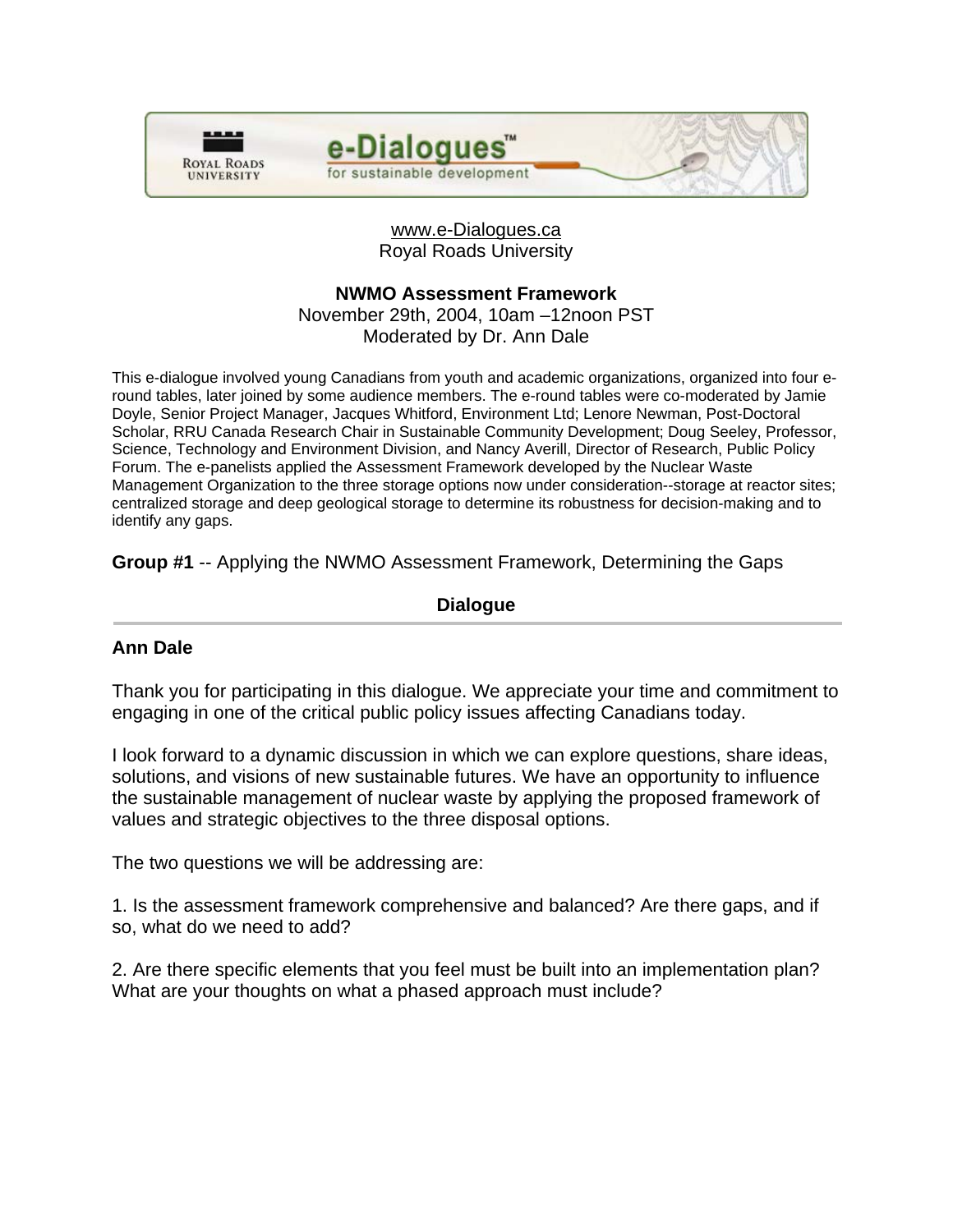### **Nancy Averill**

Hi Everyone. I am Nancy Averill and I will be your moderator for this group. Let's start with introductions. I am Director of Research at the Public Policy Forum and formerly with the National Roundtable on the Environment and the Economy.

#### **Greg Wilburn**

Hi everyone. My name is Greg Wilburn and I am a policy advisor at the Canadian Environmental Assessment Agency, and a student in the Masters Environment and Management Program at Royal Roads.

I have been working in the field of environmental policy for 18 years, and specifically on strategic environmental assessment of policy for the last 5.

### **Nancy Averill**

Hi Greg!

## **Greg Wilburn**

I like the Agenda that you have posted Nancy - I think it is very functional. I'd be pleased to know if others agree - in the interests of laying out some structure for our dialogue.

#### **Anna Stanley**

Hi, My name is Anna Stanley. I am a PhD Candidate in the geography dept. at the U of G. (sorry I am a bit late logging on) I am studying the NFW management policy discourse with an eye to social justice.

#### **Rodney McDonald**

Hi everyone. My name is Rodney McDonald. I am the Sustainability Strategist at the Centre for Indigenous Environmental Resources, and a student in the Masters Environment and Management Program at Royal Roads.

I work in the areas of sustainability, sustainable development and green building.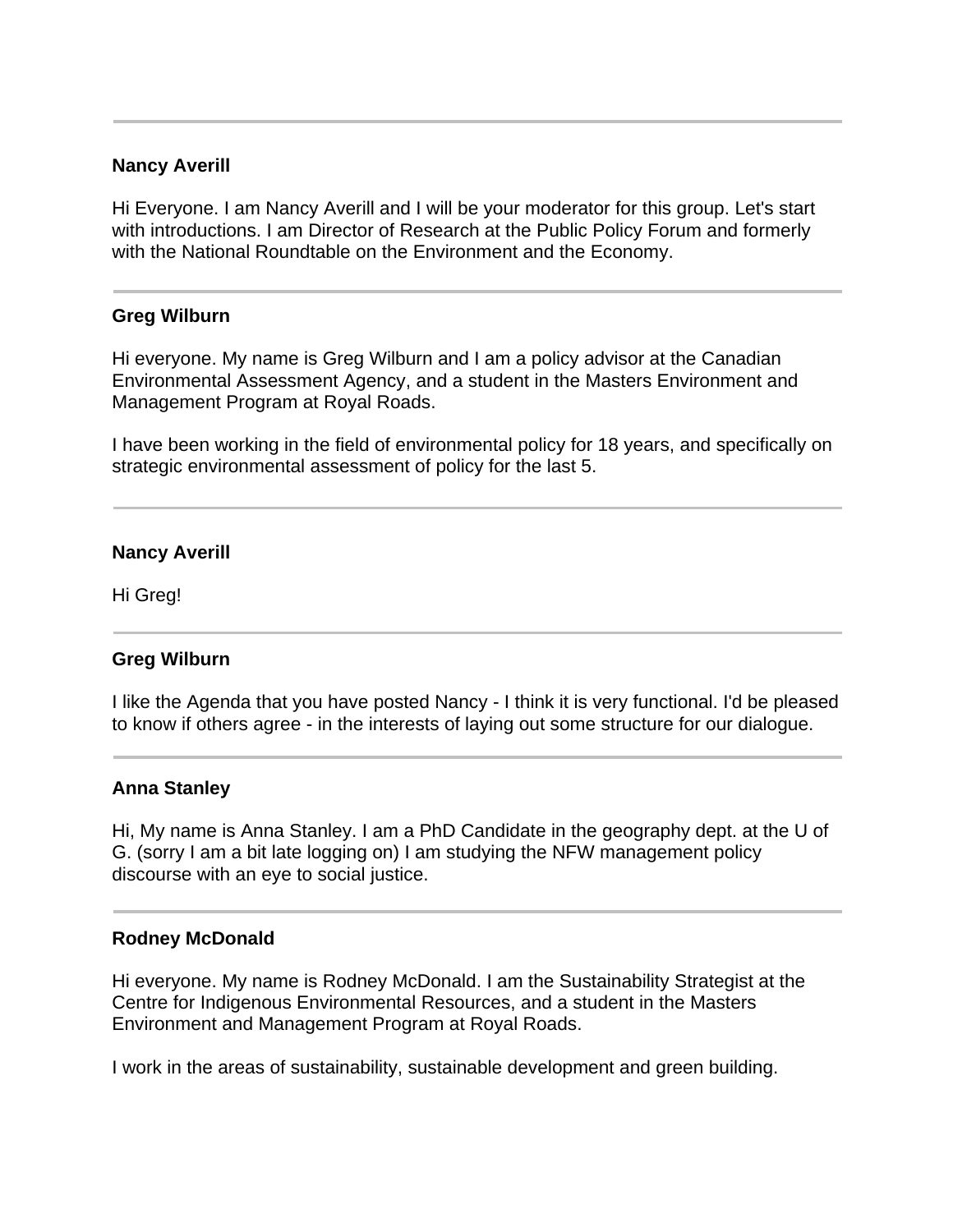### **Nancy Averill**

Hi Rodney!

### **Nancy Averill**

I think that we have a few more joining us. Let's start. You have all received some material in advance including the NWMO Assessment Framework. Is the assessment framework comprehensive and balanced? Are there gaps, and if so, what do we need to add?

## **Anna Stanley**

I find the assessment framework rather vague and am wondering what others think. To take the first objective for example: "fairness- to ensure fairness in the distribution of costs benefits etc..." is an admirable goal, but there is very little in the discussion to explain what that really means in terms of siting a facility or in terms of deciding on the particular approach and method to be used.

I am interested in seeing consideration of specific and likely fairness issues: how will fairness address the treaty and aboriginal rights of First Nations and other Aboriginal peoples, how will fairness include the experiences of communities with parts of the nuclear fuel cycle, how will it decide what knowledge or experience or claims to rights to exclude or exclude in decision making or not? I think this kind of questioning can be applied to the other objectives as well.

## **Rodney McDonald**

I am impressed with the assessment framework and I do think is comprehensive and balanced, in terms of generalities. I have two initial comments:

1) I would like to see the word dialogue as part of the inclusion value. Perhaps replacing 'engagement' with 'dialogue' would do the trick.

2) Perhaps I've missed it, but I don't see reference to the decision making process.

From what is written I understand that the public will be engaged, but I don't understand how decisions will be made. I like shared multi-stakeholder decision making processes and think this is an appropriate decision making process for this issue.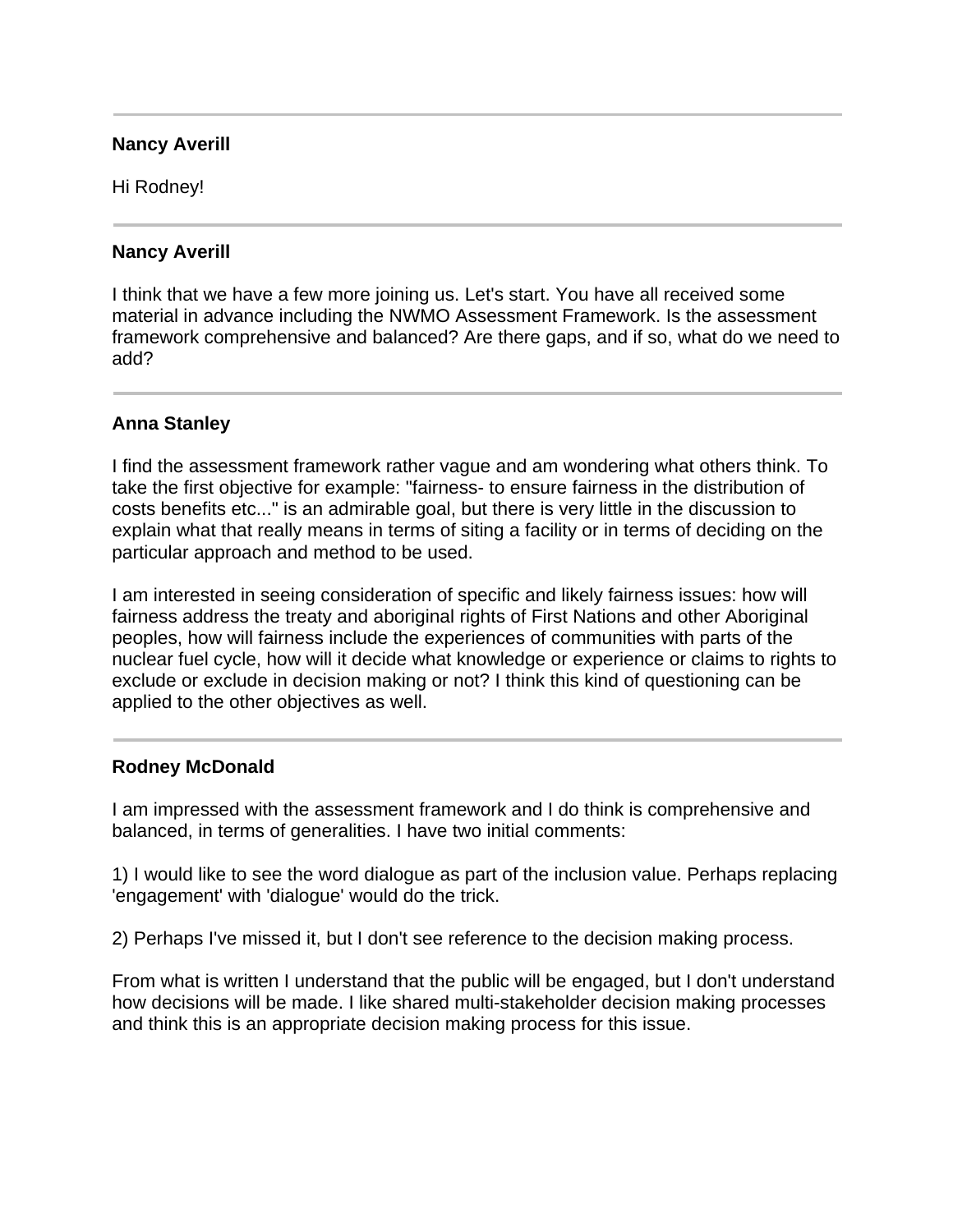## **Greg Wilburn**

I have reviewed the framework in some detail. The emphasis is on the management of the problem with existing possible solutions, and I am not sure that it appropriately recognizes the potential of additional research over time to address the nuclear waste storage issue. For example, the documentation notes that Canadians have expressed an interest in re-use and recycling. This notion does not appear to be well captured in the framework.

There is mention of adaptability and knowledge in the citizen values section and adaptability is identified as one of the core objectives, but the emphasis is somewhat passive (must build in capacity to respond to new knowledge) as opposed to an active interest to ongoing improvement, innovation, research and development. Such an objective could have a significant impact on the choice of management options.

## **Ann Dale**

Does the framework include holistic and systems thinking?

## **Greg Wilburn**

I am not sure that the framework does support systems thinking. I think that it is comprehensive in some respects, but once again, I am not sure that it places an appropriate emphasis on the need to recognize that knowledge, capacity, management options, may evolve considerably over time. I am concerned that in the interest of "solving" the problem that this framework may favour, unintentionally, one method of disposal over another.

We have seen in the management of solid waste a predisposition to "burying the evidence" of our over-consumption as opposed to other more sustainable solutions such as re-use, energy reclamation from waste, among others.

## **Rodney McDonald**

Neither the values nor the framework reflect holistic and systems thinking. Although I understand the need for the NWMO to remain focused on the issue of management of spent fuel, from a systems perspective I think it is impossible to have this discussion without taking about our demand for and use of energy as humans. Also, how can we talk about the management of a waste without the prevention of further amounts of that waste?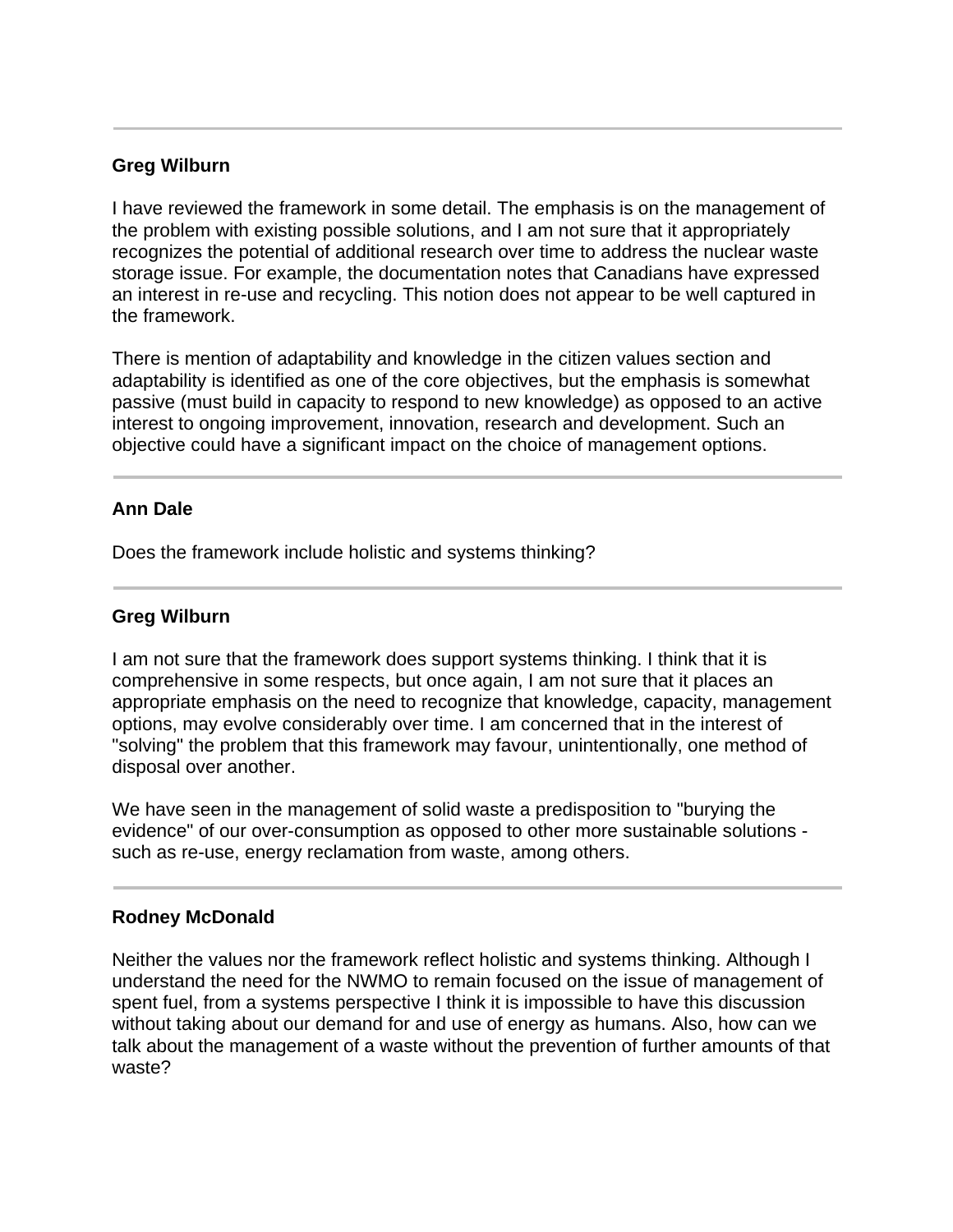# **Anna Stanley**

I am not sure how this would be added, but I think that the mandate of the NWMO does not exclude them from considering the management of the waste production, and I would think that systems thinking would support a more serious consideration of how and whether to deal with the production of the waste rather than just focus on isolating the end product. I think this would be in the interest of fairness as many groups that I have spoken to, including several First Nations organizations, are adamant that waste cannot be managed without attention to its production.

## **Greg Wilburn**

I think that Citizen Values might be amended to include Innovation - We must build in capacity to allow/support continued innovation in the management of nuclear fuel wastes.

Adaptability should perhaps be amended to read: To ensure capacity to adapt to and "benefit from" changing knowledge and conditions over time. The selected management approach should be able to be modified to fit new or unforeseen circumstances, "including the possible benefits of additional research into the management of nuclear fuel waste". The approach should provide flexibility to future generations "to support improved management options"; changes decisions, and not place burdens or obligations on future generations that will constrain them. The approach should be able to function satisfactorily in the event of unforeseen surprises, "and allow future generations to benefit from the development of improved management options."

# **Rodney McDonald**

When I wrote, "... I understand the need for the NWMO to remain focused on the issue of management," I was referring to (1) the NWMO Web site, which states "The NWMO is a new organization created to recommend a long-term approach for managing used nuclear fuel produced by Canada's electricity generators," and (2) by making this statement I get the impression that the NWMO does not want to deal with the question of waste creation because it then opens a Pandora's box that forces us to question nuclear power generation. This is clearly outside the limited scope of the NWMO. Thus, taking a holistic systems thinking approach is impossible.

## **Greg Wilburn**

The framework seriously limits the discussion of waste production - and yet that is the key issue here. I am not sure how this framework could be amended to address that issue, however, in the absence of a serious recognition at the federal/provincial level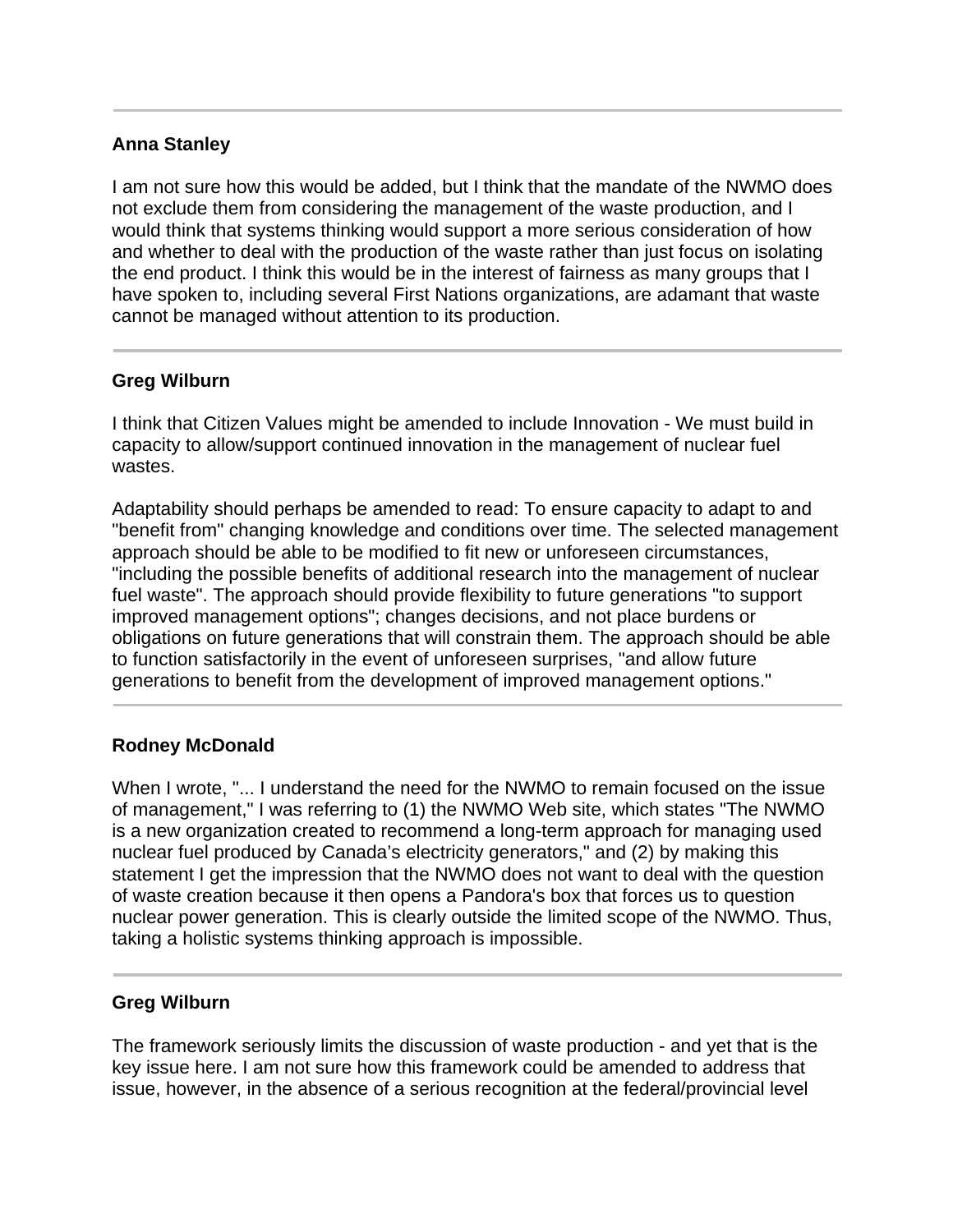that a dialogue on energy production/consumption is long overdue.

### **Anna Stanley**

I think that the energy policy issue is very, very important and one that arises in my research continually. Throughout the 30 plus year history of nuclear waste management policy making, many citizens groups have called for reviews of energy policy to come before decisions about nuclear fuel waste management, and for the production of the waste to be considered. Though it is expedient and efficient for the NWMO to focus on only the waste, I do not think it reflects holistic values, or systems thinking. I think that the framework needs to be amended so as to be open to this issue, and that this is possible within their mandate. Otherwise, I think that the words 'holistic' and 'systems' approach must be removed from the framework, as it is misleading.

Related to citizens' values: I think citizens' values must be amended to include specific consideration of the experiences and rights of Aboriginal peoples. This was a question that was being considered in the first phases of their work on the framework (the 10 questions) and was later dropped.

### **Rodney McDonald**

What could be added to the framework?

A national dialogue on dialogue on energy production/consumption, and the production of nuclear waste.

#### **Nancy Averill**

Could 'stewardship' encompass recycling and innovation?

#### **Greg Wilburn**

It might, Nancy, but not as it is currently defined within the framework. Stewardship is characterized as "responsible use and conservation". Stewardship, however, might also be viewed as a commitment to the ongoing safe management of substances from cradle-to-cradle. In this instance, the argument could be effectively made that innovation could support improved management/stewardship

It might also be a function of responsibility - adaptive management is "responsible" since it provides for managers to predict possible strengths, weaknesses, threats and opportunities, and to put in place mechanisms for innovation, monitoring, follow-up, and adaptation.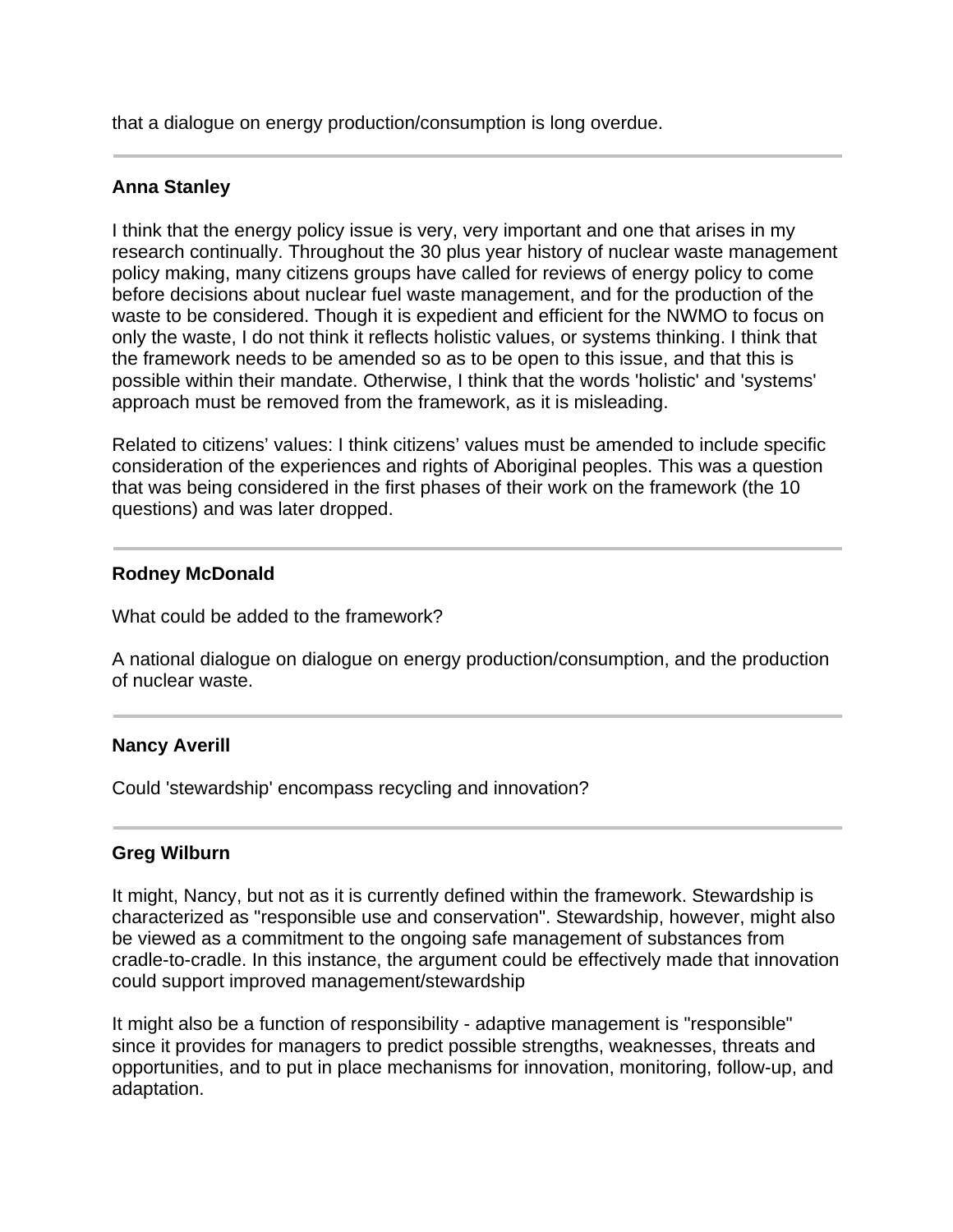I have strong feelings about the issue of responsibility, however. I am not sure that it is "responsible" to make use of a resource if one cannot handle the fallout of its exploitation. Pardon the pun.

### **Anna Stanley**

Regarding "stewardship", I think the term is a bit too fuzzy, as are the terms "sustainable development" and "engagement". I think that these terms can mean anything to anyone. My feeling is that it is best to deal with specific criteria and examples, which I think goes back to my original point about "fairness" and the other objectives in the framework.

### **Rodney McDonald**

I agree with Anna.

### **Nancy Averill**

If the terms in the Assessment Framework are 'fuzzy', what specific criteria should replace them?

#### **Rodney McDonald**

Thank you for the opportunity to participate in this e-dialogue.

#### **Nancy Averill**

Thank you for joining us, Rodney.

## **Greg Wilburn**

[quoting: Rodney McDonald] wrote:

When I wrote, "... I understand the need for the NWMO to remain focused on the issue of management," I was referring to (1) the NWMO Web site, which states "The NWMO is a new organization created to recommend a long-term approach for managing used nuclear fuel produced by Canada's electricity generators," and (2) by making this statement I get the impression that the NWMO does not want to deal with the question of waste creation because it then opens a Pandora's box that forces us to question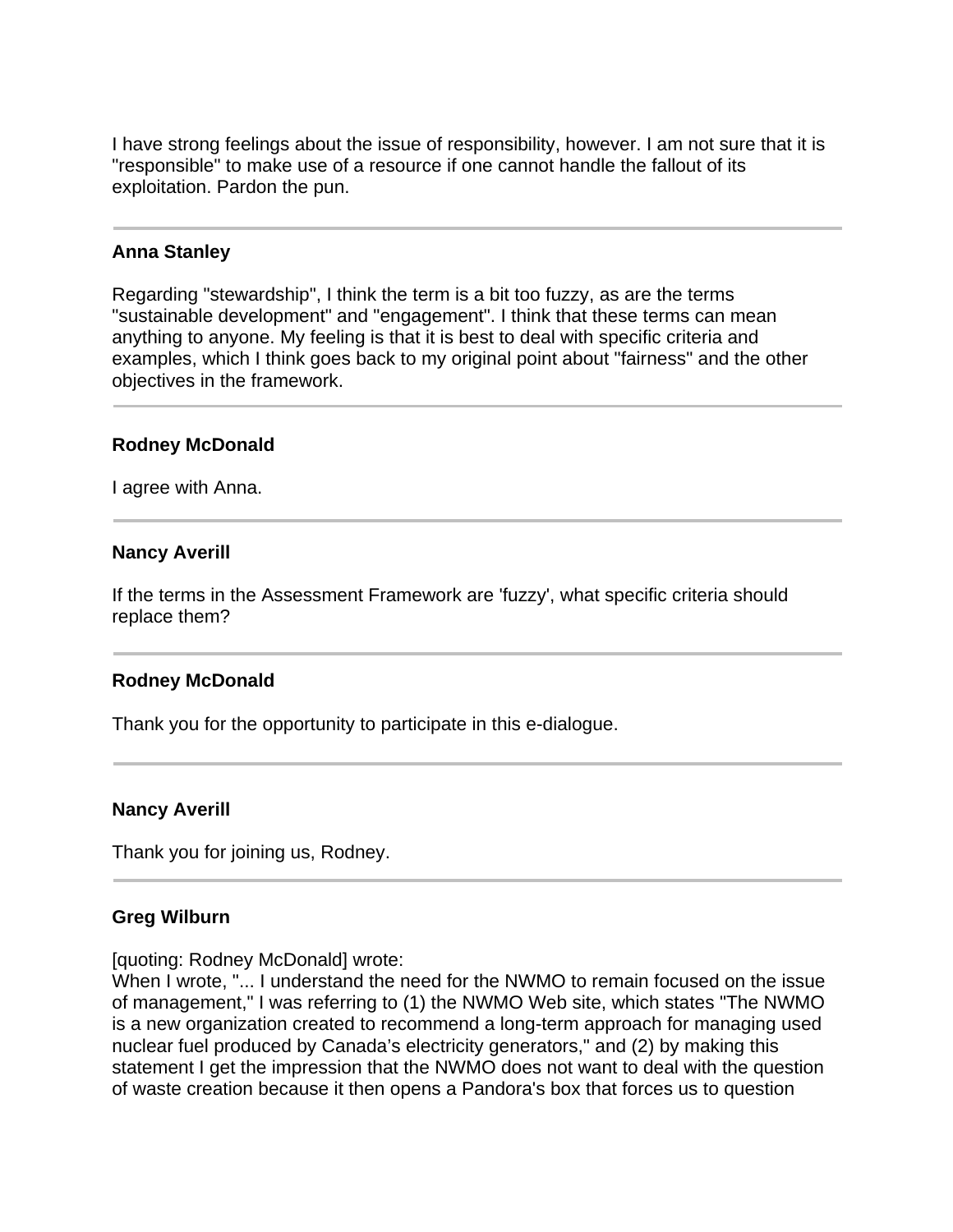nuclear power generation. This is clearly outside the limited scope of the NWMO. Thus, taking a holistic systems thinking approach is impossible.

I agree with Rodney on this point wholeheartedly. The creation of this body with its limited scope was quite deliberate.

### **Nancy Averill**

What would be a more comprehensive mandate? What would this national body look like?

## **Greg Wilburn**

I am not sure that this framework can be amended to deal with the issue of waste generation. As with many government mechanisms, they are structured deliberately to focus debate on a given aspect of an issue, rather than to focus on the "systems" that resulted in the creation of a problem in the first place. The issue of energy policy is one that carries a disproportionate amount of political baggage in this country. One cannot discuss nuclear energy without discussing coal/oil, hydro and wind generation. One cannot discuss power generation without examining demand. One cannot deal with generation choices without issues of federal/provincial jurisdiction becoming a sticking point. Which brings me to my main criticism of Canada's overall approach to energy policy and sustainable development - in the absence of any clear idea of what sustainable development is in a Canadian context, how can we even begin to speculate on what reasonable resource requirements might be? The NWMO is probably the appropriate mechanism to deal with the issue it has been asked to address - but in the absence of clearer commitment nationally to sustainable development the value of the work is compromised.

## **Anna Stanley**

I am not sure about replacing these terms, but I think it is important for the NWMO not to stop at just referencing them. I would like to see them being quite specific and using examples to allow us to see how they are thinking through each of the terms. It is difficult to review a document that refers vaguely to principles of fairness, or stewardship when it is unclear how or whether these principles can even be applied to nuclear waste management as they are conceptualizing it.

RE: a more comprehensive mandate, I think the NWMO's mandate might be interpreted more generously to allow them to review and host discussions and debate about the management of the sources of the waste and, necessarily energy policy. This reinterpretation would then allow them to modify their framework. Certainly as it stands, the framework must be modified to do this and is not adequate. If this is impossible,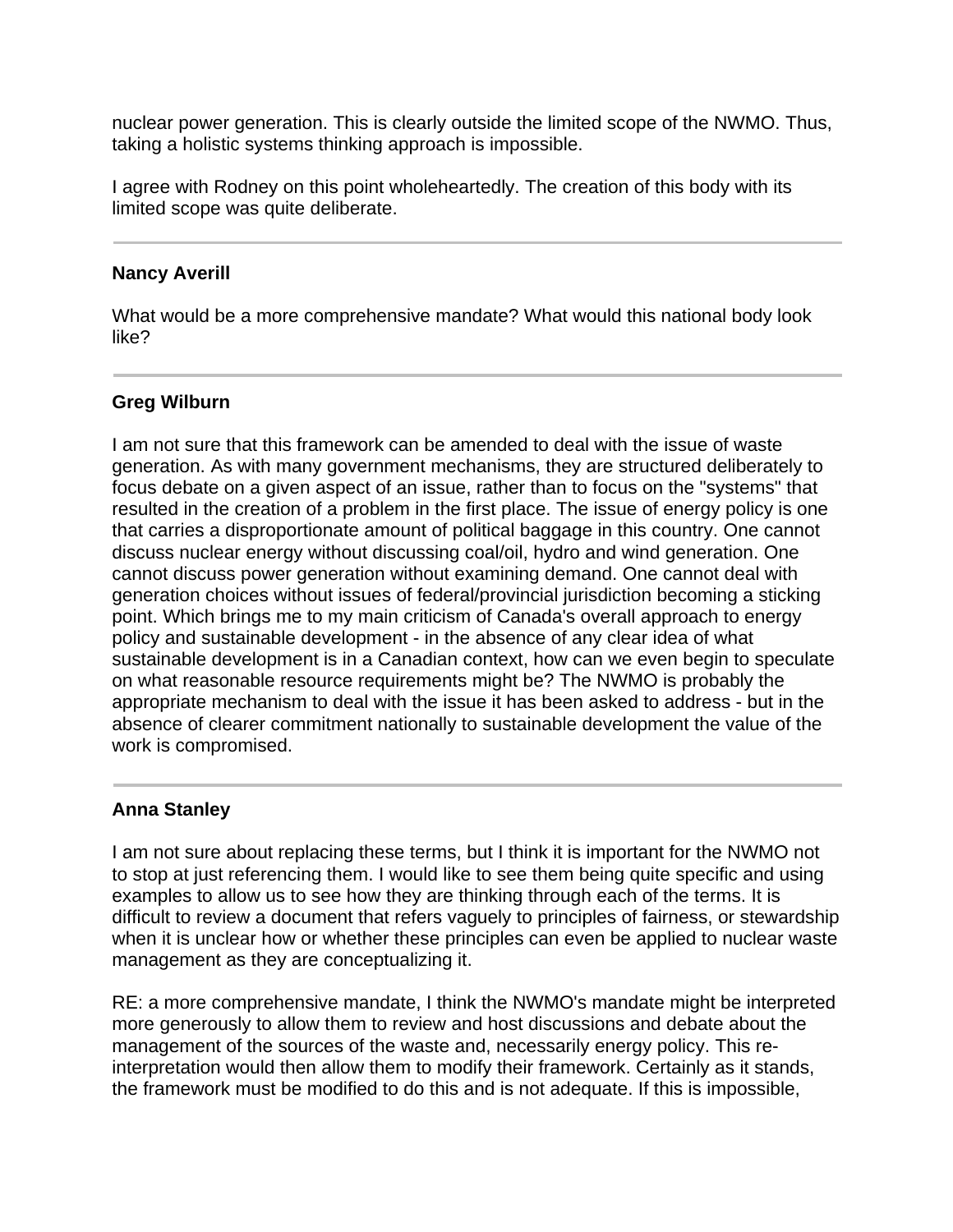then perhaps the NWMO should be required to be up-front about where it's mandate and interpretation of it's mandate derive.

Re: a national body- I do not think that the current make up of the NWMO (owners and producers of nuclear power and waste) is appropriate. This also has been the source of a long series of controversy in the policy debates. I think perhaps revisiting the Seaborne panel recommendations to have an interdisciplinary group of diverse community and expert representatives would be appropriate.

### **Greg Wilburn**

Just a little clarification of my last point - the government approach to dealing with thorny issues like nuclear waste may be compared to a misguided community's attempts to deal with a serial arsonist. Continually sending out firefighters to deal with the arsonist's handiwork is one approach, but you need the police and investigators to catch the fire-starter if you really want stop the problem.

Sometimes, when everyone knows who the arsonist is or accountability is very diffuse, there is a reluctance to manage the issue the way that it needs to be managed.

### **Nancy Averill**

What would be your advice to government as they consider the public input form this exercise?

#### **Anna Stanley**

What do you mean by 'this exercise": the e-dialogue, the NWMO's engagement activities, or the exercise of considering energy policy?

#### **Nancy Averill**

..the NWMO's public engagement exercise.

#### **Greg Wilburn**

The organization's mandate is very clear - It's purpose is to study approaches based on three methods: deep geological disposal, centralized storage or storage at nuclear waste sites. While it is possible to attempt to initiate a discussion of broader energy issues, it seems clear that there is no interest in broadening the scope. If this is the case, the existing framework is quite comprehensive. I believe that trying to broaden the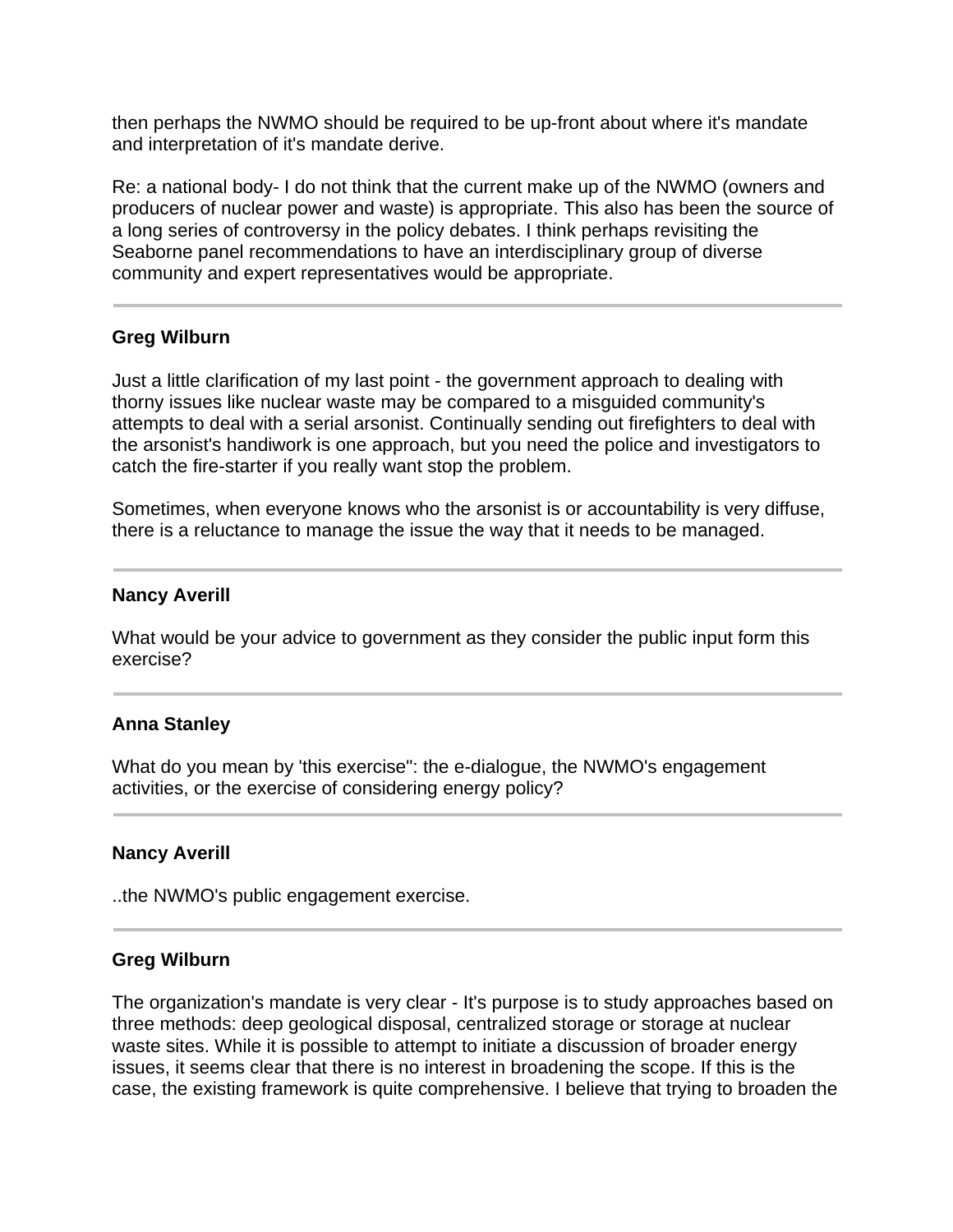debate to include other energy issues might compromise the value of a process that could generate useful information and policy.

I remain concerned about the need for a debate on national energy policy, but it may not be worthwhile to suppose that a body with this limited a scope could be used to begin a debate of the magnitude required for reform of national energy policy. Particularly given the review participants (who favour nuclear over all other options).

### **Nancy Averill**

We are almost out of time. The nuclear waste management decision-making process is challenging because no one knows what the future may bring and everyone has different views on what the most important considerations are. What final advice would you have for the NWMO on their assessment framework?

### **Greg Wilburn**

That is an interesting question, Nancy. I am not really sure. Assigning a weight to one form of analysis over another is a complicated issue that I deal with daily. Striking a balance among stakeholders, economic, social and environmental issues, while recognizing that we live in a political system, is an incredible challenge. My recommendation would be that the analysis, including public input, be fairly and transparently reported and that all of the analysis be clearly reflected in whatever final options are recommended.

#### **Greg Wilburn**

Another recommendation would be to deal with the possibility of innovation more comprehensively. Presuming that a problem of this nature can be permanently and conclusively dealt with using only our current knowledge is leaving out a large part of the equation. Using a "permanent" deep geologic disposal option might limit efforts to seek more sustainable options over time.

## **Anna Stanley**

I am not sure what to say here except to extend a caution. In my review of the NWMO's public engagement exercises I have found that there has been an emphasis on public opinion polls and other similar types of research where the focus has been on gathering the opinion of the public. These activities have also focused on unaffiliated people selected at random (for example the citizens dialogues). I think it is indicative of the quality of their public engagement that the people they engaged were not aware of the problem or the activities of the NWMO, but supported their mandate. I would caution that the engagement activities have not been designed to consult, listen and react to